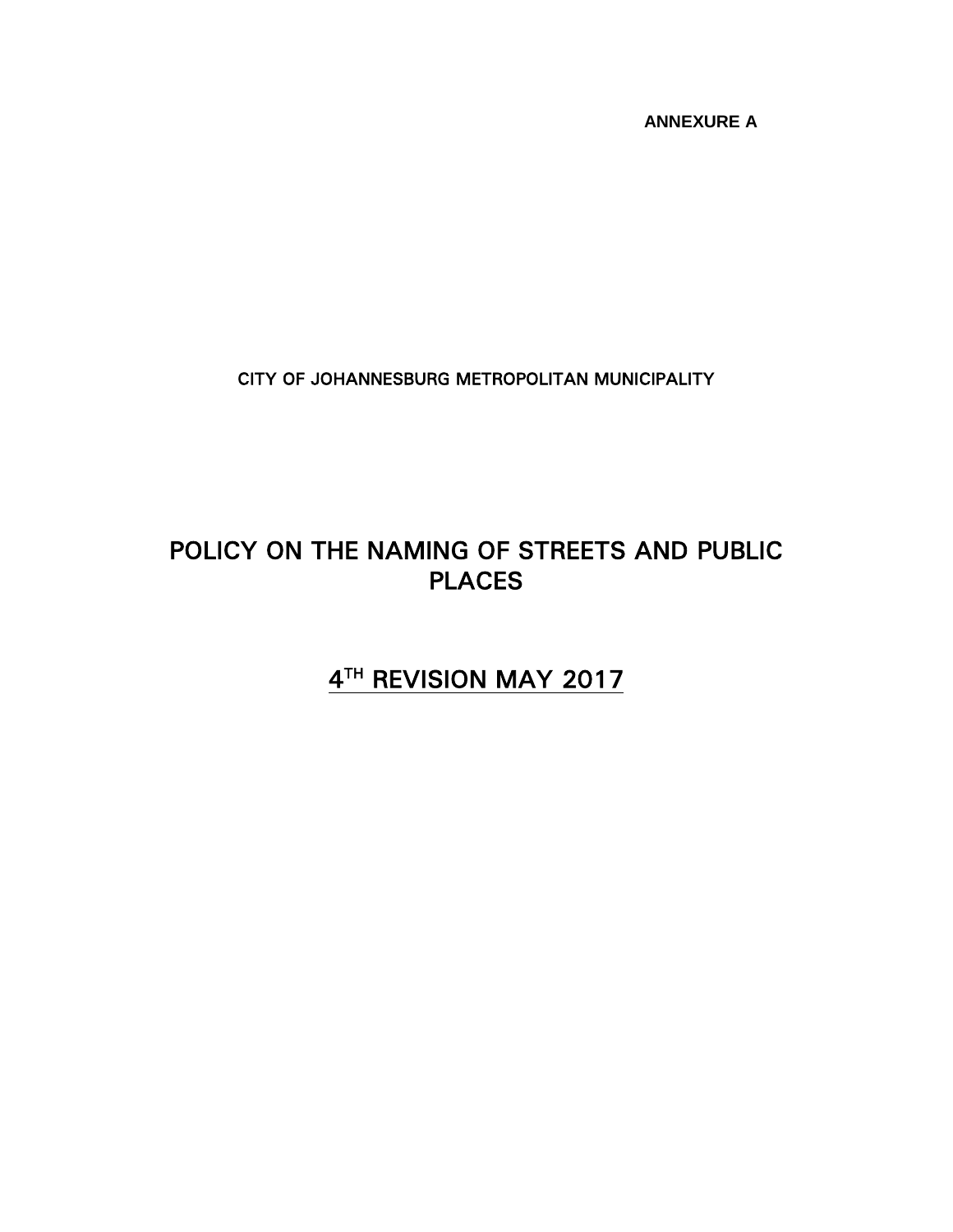APPROVED DECEMBER 2001 ST REVISION IN 2004 ND REVISION IN JUNE 2008 RD REVISION IN JUNE 2009 TH REVISION NOVEMBER 2017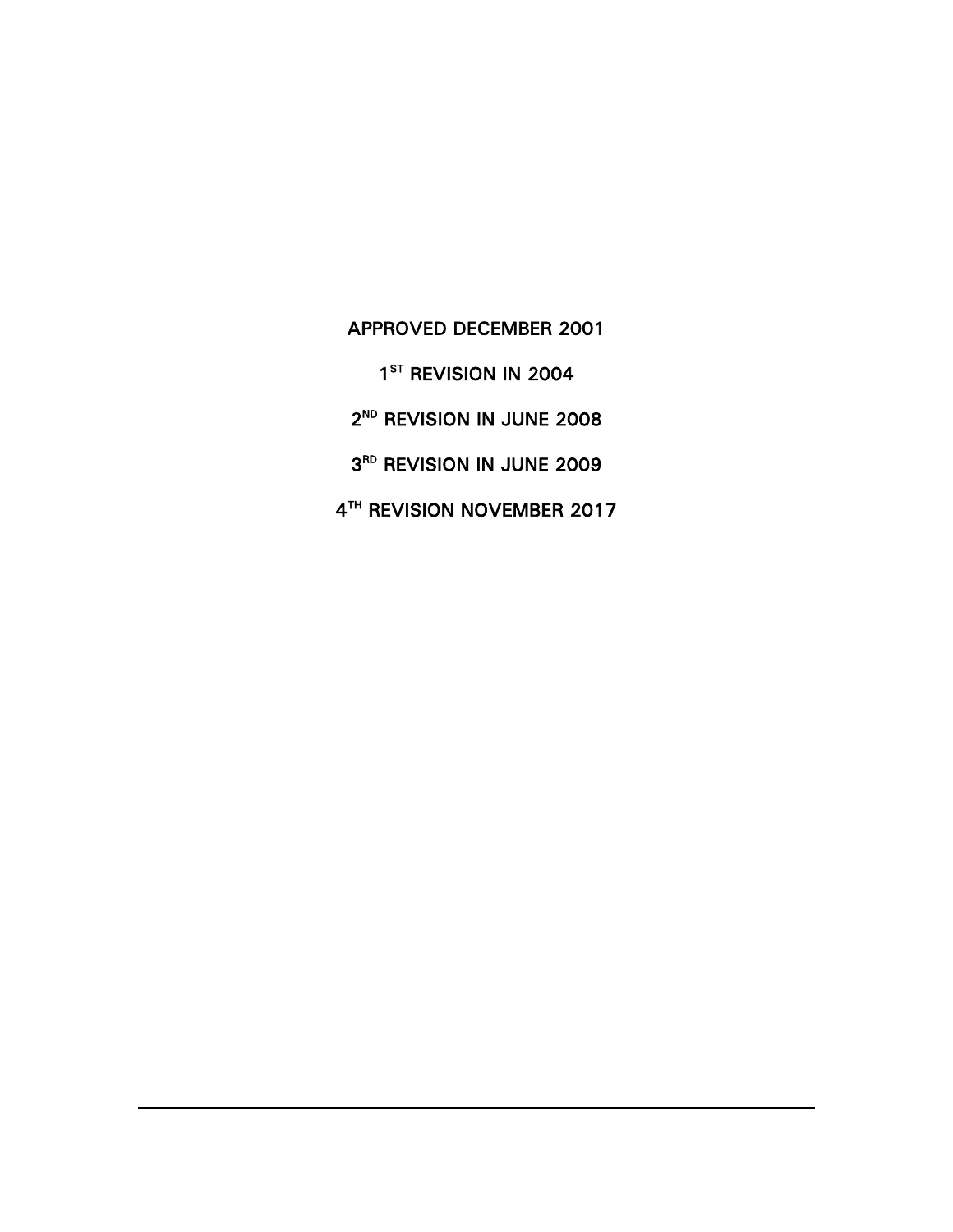#### PREAMBLE

The names of streets and public places fill a dual function: a cultural role in terms of the meanings and associations they convey; and a practical role in terms of their locational function. Names give a "sense of place", and are essential navigational tools and locational guides for moving through the city.

The City of Johannesburg must therefore have a clear policy with guidelines, rules and procedures for the naming of streets and public places through a process which is clear, inclusive and consultative.

Place names in Johannesburg should reflect the rich histories, diverse heritage, cultural identities and natural resources of the area. These names touch people's lives on many levels, building community/neighbourhood identity, and contributing to the creation of places that residents and users can relate to and take pride in. Place names can help build social cohesion, and they influence our experiences and perceptions of the city.

Correct use of place names can benefit many fields of activity, including trade and commerce; urban and regional planning; travel and tourism; communications and postal services; transportation, emergency services and disaster relief.

Place naming is an important element of service delivery and good governance as it promotes legibility and facilitates the effective delivery of services such as policing, emergency services and billing for services consumed.

This policy is compiled in line with the provisions of the South African Geographical Names Council Act, 1998 (Act 118 of 1998).

## TABLE OF CONTENTS

- 1. Policy statement
- 2. Definitions and interpretation
- 3. Jurisdiction
- 4. Purpose of the policy
- 5. Naming and re-naming principles
- 6. Criteria for the selection of names
- 7. Criteria for motivating a change in name (re-naming)
- 8. Guidelines for public consultation
- 9. Joburg names Bank
- 10.Procedure for naming of unnamed features
- 11.Procedure for street naming as part of township establishment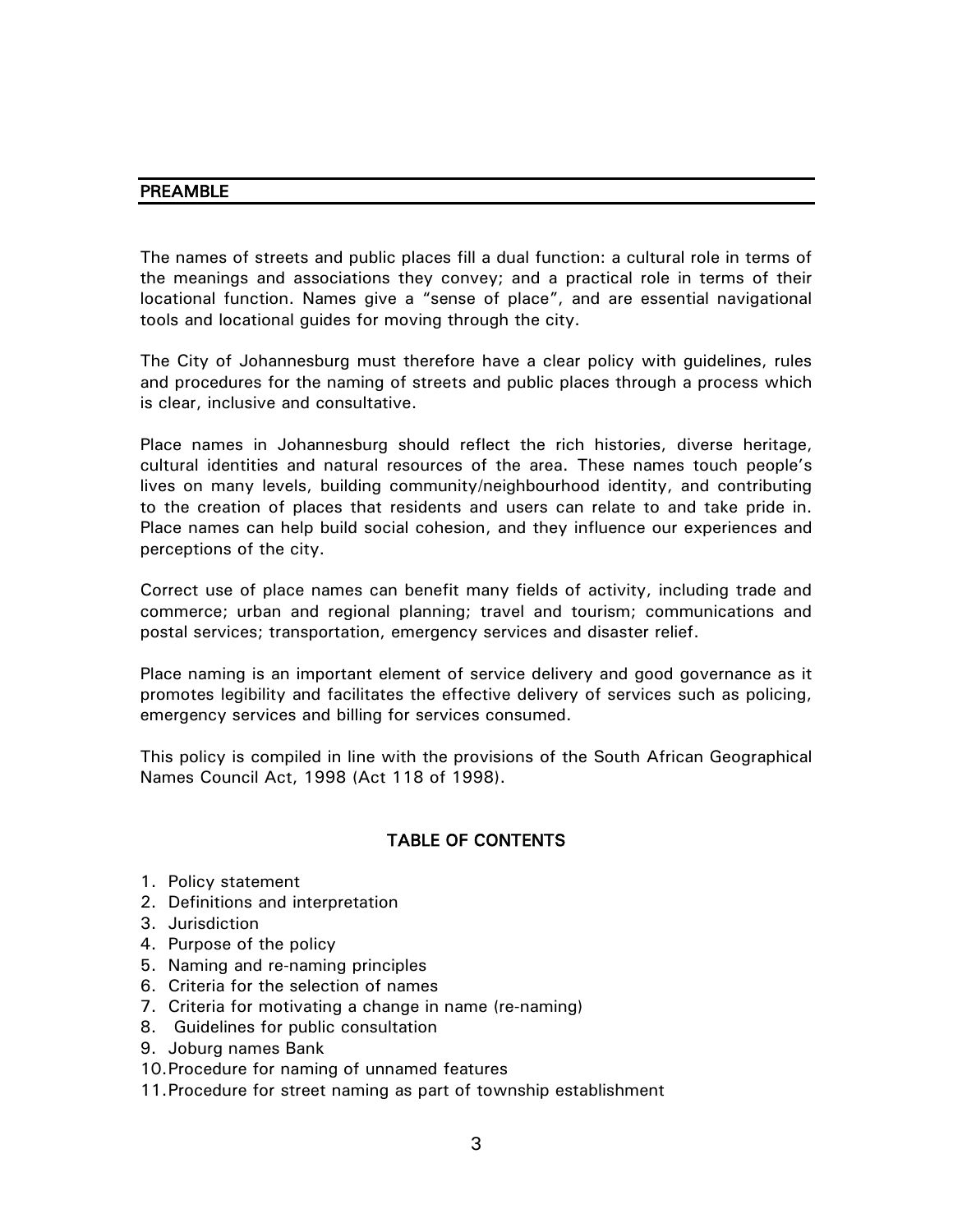- 12.Procedure for naming in informal settlements
- 13.Procedure for the naming of private streets.
- 14.Procedure for the re-naming of features

## 1. POLICY STATEMENT

The City of Johannesburg shall designate the names of public streets and roads, municipal buildings, squares, public open spaces and cemeteries by way of Council resolution. In all cases, the City of Johannesburg shall have the prerogative of accepting or rejecting any proposal received.

The naming of unnamed features shall take precedence and priority over the renaming of streets and other public facilities as detailed in this policy. Place renaming should be done sparingly, in order to eliminate unnecessary expenses, including costs for businesses and other stakeholders.

To promote service delivery, naming without Council approval is permissible in the following cases:

- Allocation of approved street names, held in the Joburg Names Bank, can be done with the approval of the MMC: Community Development.
- Administrative errors and/or incorrect spelling of names may be rectified without going through the processes described in this policy.
- Where existing streets are extended (continued) and the street names have been approved, the existing names must be given to the extension.
- With regards to the naming of private features, such as rights-of-way and private streets, the policy will guide this in as far as these names comply with the general criteria set out below.

## 2. DEFINITIONS AND INTERPRETATION

For the purpose of the Policy, the following definitions apply:

Act – this shall refer to the South African Geographical Names Council Act of 1998 (Act 118 of 1998) and the Regulations thereto (hereafter referred to as "The Act"). .

Affected property owners shall refer to property owners and/or residents and business within 150 metres of the feature whose name is proposed for naming or re-naming.

Applicant – refers to any person, who may in their individual capacity or on behalf of an organisation submit an application for naming or re-naming to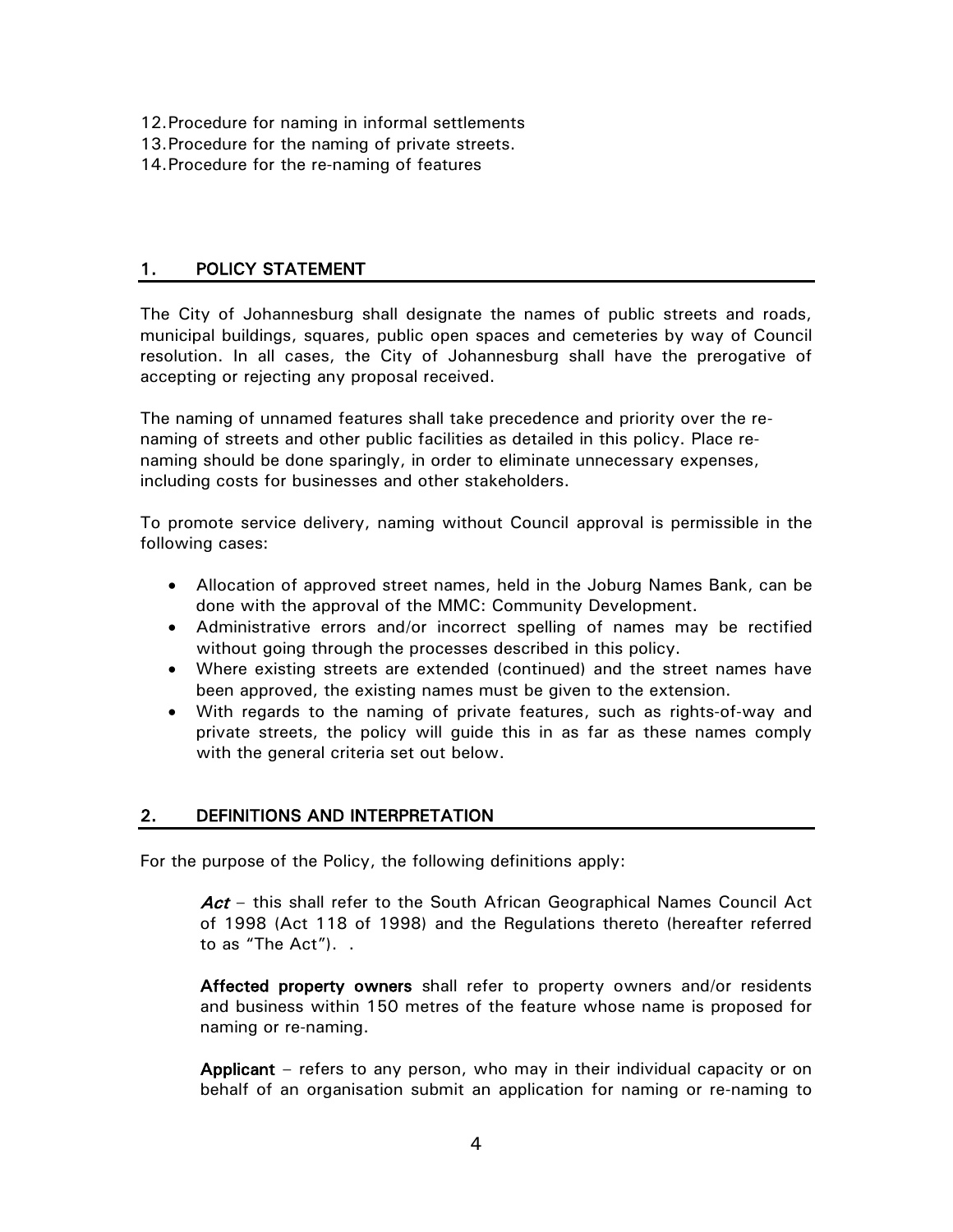the City. The Applicant may also be any Core Department, Municipal Entity or Councillor of the City.

Applicant Department – refers to the Department or Municipal Entity within the City wherefrom the naming or renaming proposal originates. The applicant Department or Municipal Entity may also be the Responsible Body as described below.

Cul-de-sac – means a street with a single entry, which is also the exit to the street.

 Custodian Department – refers to the Department within the City that is the primary custodian of the policy, represented by the Executive Director and his/her Designated Official. Starting in 2013, Community Development has been the custodian of this Policy. Community Development provides an advisory service to other City Departments, government entities and the general public in respect of the Naming Policy, and is responsible for the periodic review of the Policy. The Department is the Convenor of the Place naming Committee

Designated Official – refers to the officials from the Custodian Department and the Applicant Department who are officially delegated by their respective Executive Directors to undertake the naming or renaming initiative, from application stage to final decision stage.

**Features** shall refer to all features that are the subject of this policy, including municipal buildings and squares, streets, local parks and cemeteries.

**Geographical names** - The national legislation governing the allocation of geographical names, the South African Geographical Names Council Act, 1998 (Act 118 of 1998) defines geographic names as the names of features on the earth that are natural, or man-made and adapted. These features can be populated or unpopulated. Geographic names include the names of towns, suburbs, rivers, dams, ridges, etc.

Names Bank, or Joburg Names Bank – means a database consisting of approved geographical names within the jurisdiction of the City of Johannesburg Metropolitan Municipality.

**Place Naming Committee** – a technical advisory committee within the City to make recommendations on place naming. In addition to Community Development, other role-players of the multi-disciplinary committee are Development Planning and Corporate GIS, the seven Regions A-G, Johannesburg Roads Agency, Transportation, Johannesburg City Parks and if required Group Legal and Compliance.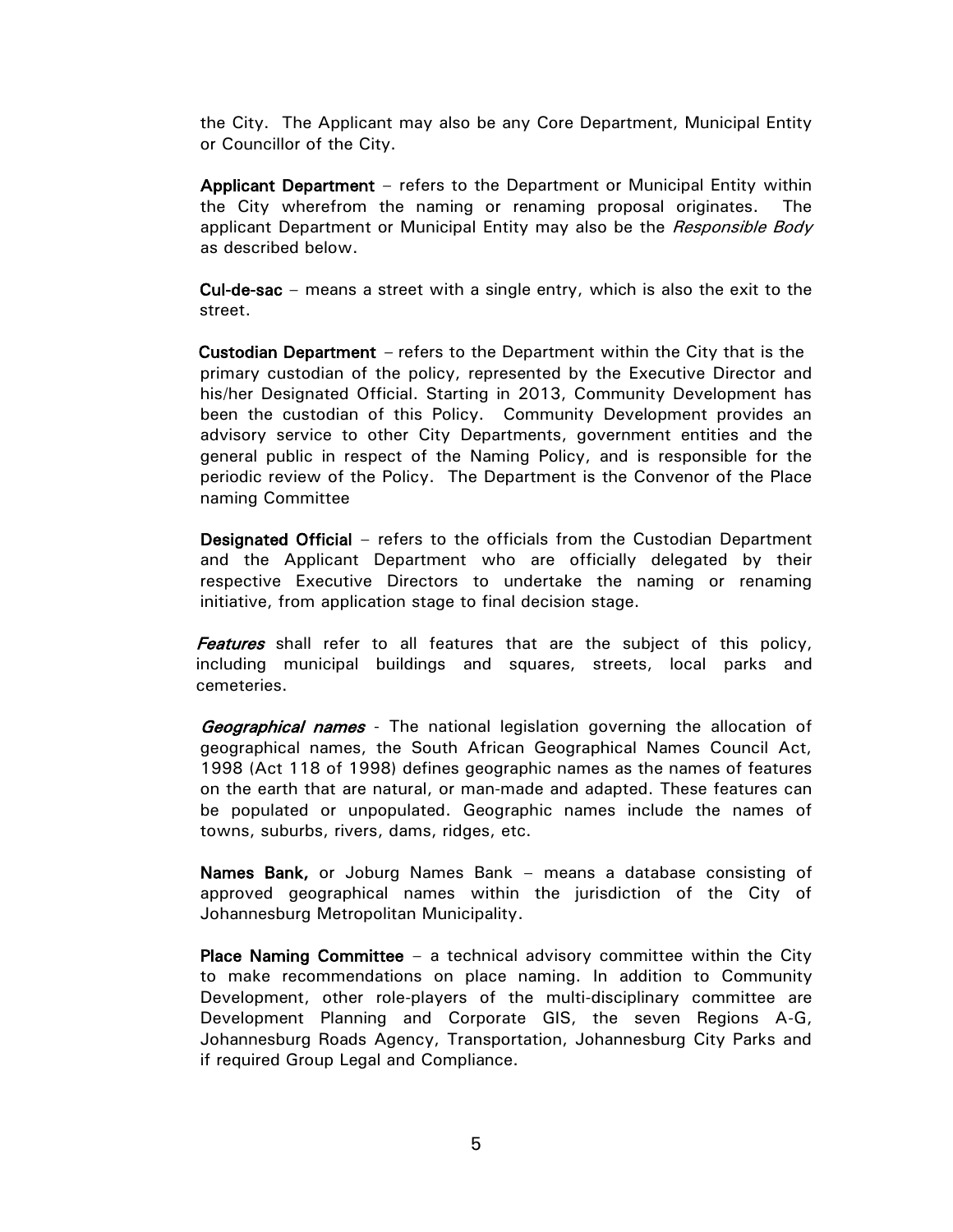Policy – means a set of guidelines that assist a public authority, such as a municipality, to make decisions in terms of its legislative authority, and is therefore part of its legislative framework.

Public open space – means any Open Space as defined and vested in the Municipality under Section 63 of the Local Government Ordinance, 1939 (Ordinance 7 of 1939), to which the general public has access.

Public space – *means*, as defined in the Local Government Ordinance, 1939: "any road, street, thoroughfare, bridge, overhead bridge, subway, foot pavement, footpath, sidewalk, lane, square, open space, garden, park, enclosed space vested in a town or village council under section sixty-three of this Ordinance…"

 Public street - means any street, road or thoroughfare shown on the general plan of a township, agricultural holding or other division of land, or in respect of which the public has acquired a prescriptive or other right of way registered and/or zoned as a street in favour of the public.

**Private street** – means a street that is not a public street, including those that are inside a sectional title complex or a Section 21 homeowners' association complex. Private streets also include rights of way registered in favour of private users.

Responsible body – this shall mean the body responsible for maintenance and management of the specific asset. In the case of parks and cemeteries, this shall be Johannesburg City Parks and Zoo; with regards to sports, libraries, art centres, museums and community facilities, this shall be the City's Community Development Department; and with regard to road infrastructure, this shall be the Johannesburg Roads Agency.

**Street** - A public street is approximately 12m or more in width and used to give pedestrian and vehicular traffic access to the various parcels of land making up a community. All reference to *streets* shall also apply to all roads, lanes, etc. owned by the City and therefore falling within the City's jurisdiction.

#### 2.1 Generic terminology

All street names must contain one of the following generic terms or suffixes:

Avenue (Ave) - a wide and attractive public street, a tree lined road.

Boulevard (Blvd) - a broad prestigious street, formally laid out (landscaped) paved public way, approx. 30m or more in width, possibly ornamentally illuminated or decorated.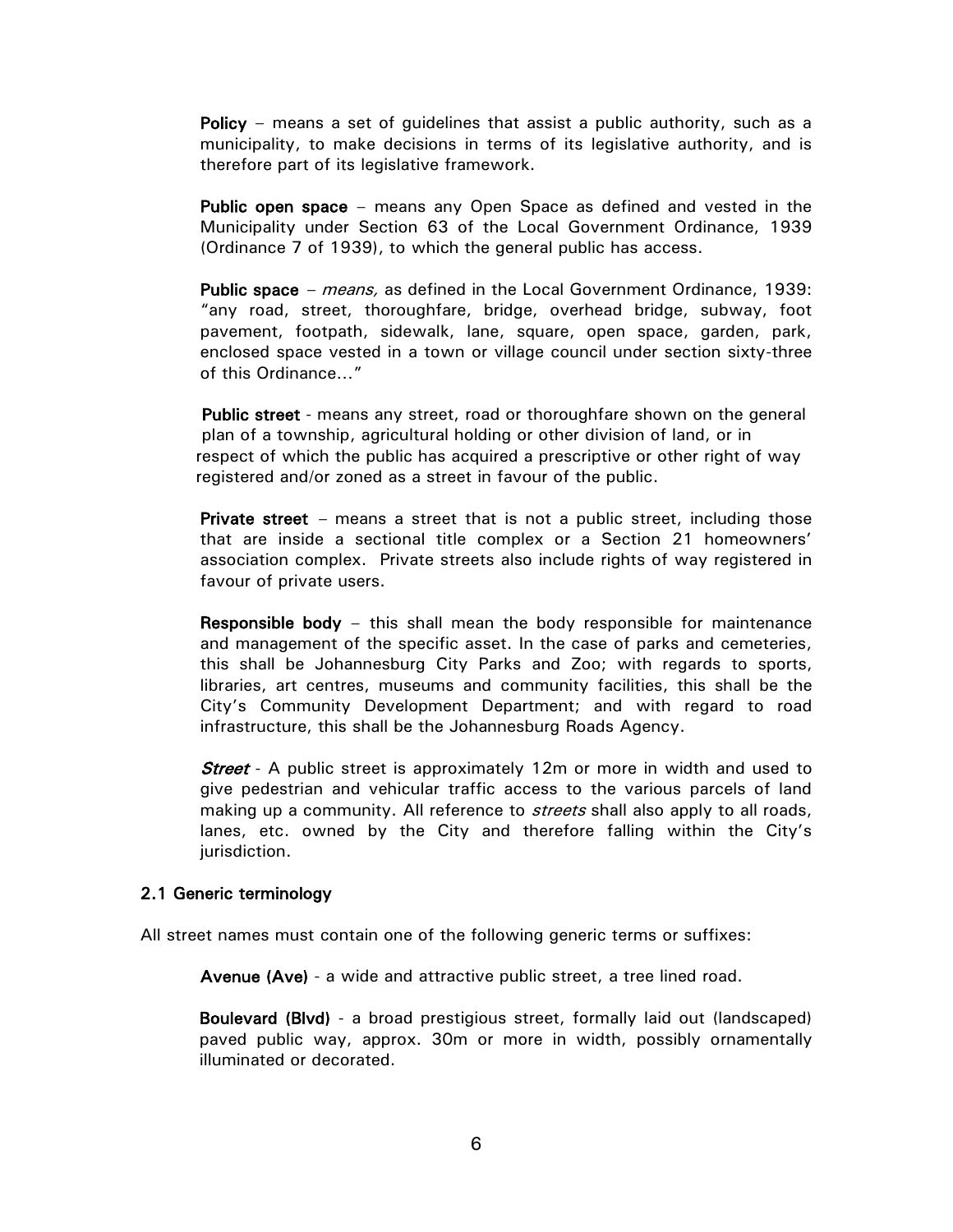By-pass - is wide road which runs past a densely populated suburban area to allow traffic to run past.

Circle *(Circ)* - a ring road starting and ending at the same point.

Close (Cls) or Place) - a short street or "dead end" street or cul-de-sac.

Crescent (Cresc) - a ring road or street which forms a crescent.

Drive (Dr) - a scenic or picturesque route, or a private carriageway to a dwelling. A road through a park.

Freeway – is a dual carriageway with controlled grade-separated Intersections and interchanges at 5km intervals.

 Highway - is a dual carriageway with controlled grade-separated Intersections and interchanges at 500m intervals

Lane (Ln) - a narrow road, trail or alley, often for service vehicles. A short private street or passageway.

 Nature Trail – a footpath for hikers and /or people to enjoy the scenery and natural environment.

Private (Pvt) - all private accesses should be clearly identified with the statement "Private" or designation (PVT) shown on the street sign following the suffix.

 Road – a public communication road (generally used to describe thoroughfares outside built-up areas).

Street – is a road in a city or town that serves houses, businesses and shops, etc.

Terrace (Terr) - a short hillside street. A residential street, especially on a slope or hill.

Trail (Trl) - a public way following a historical route. A pedestrian way through mountainous or uneven terrain.

Walk - A pedestrian way.

#### 3. JURISDICTION

The City has jurisdiction over the naming of features that are within the jurisdiction of the of the municipality, such as streets, municipal facilities such as libraries, museums, clinics, sports stadiums, squares, local parks and cemeteries. With regards to the naming of private features, such as streets, buildings, etc, the policy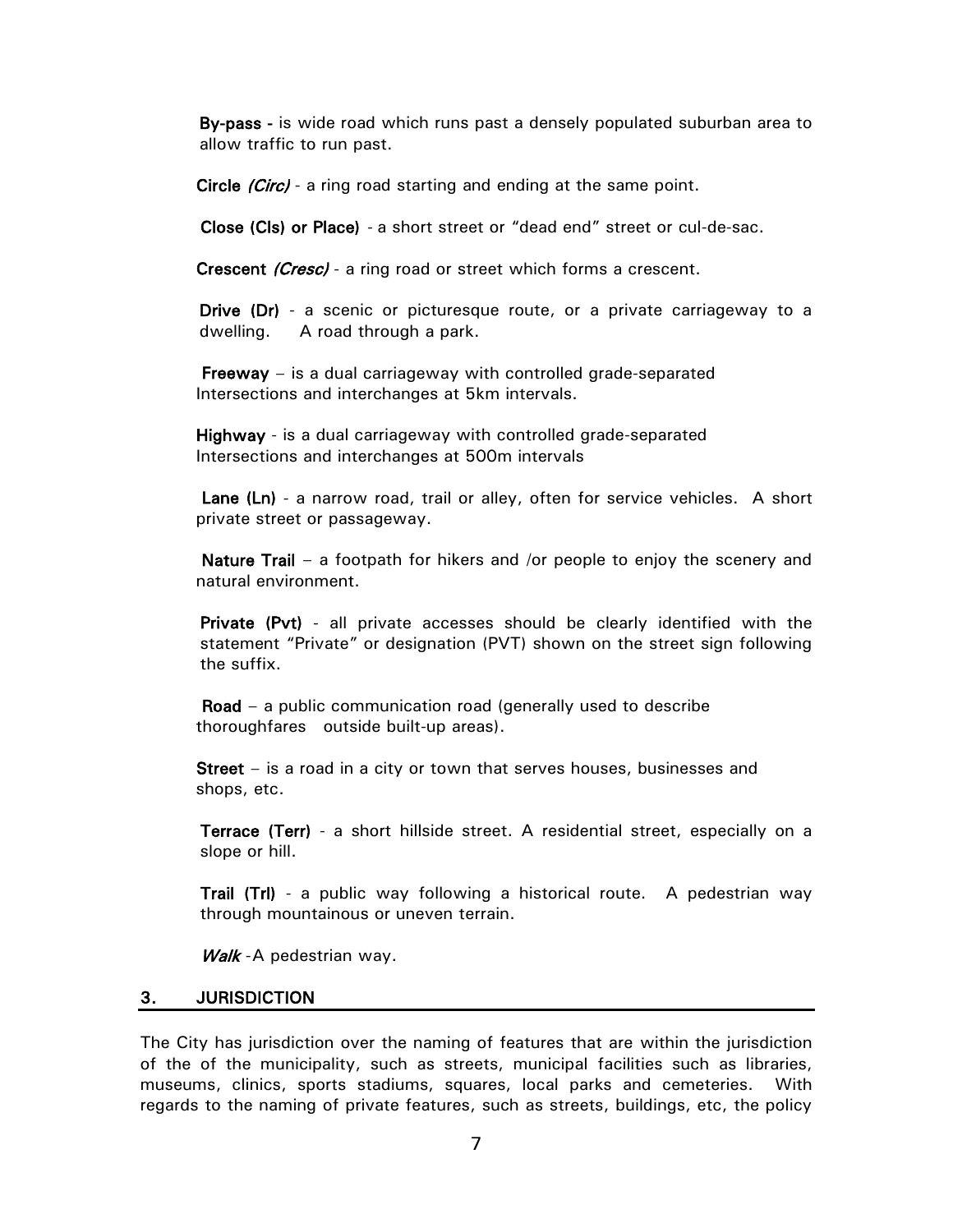will guide this in as far as these names comply with the naming guidelines indicated below. The process of naming private features will however be different to that of public streets.

The naming of towns, highways, railway stations and government dams is the responsibility of the National Government and should be undertaken in terms of the provisions of the National Geographical Names Council Act 1998 (Act 118 of 1998). The naming of these features is therefore excluded from this policy.

In instances where the road or a part of a road intended for naming/ renaming is owned by another sphere of government, then permission from that sphere to proceed with the naming / re-naming should be sought in writing prior to the process being commenced with. The said authority should also indicate if there are any procedures that the City should comply with in managing the process.

## 4. PURPOSE OF THIS POLICY

This policy seeks to spell out, regulate and standardise the processes and procedures associated with the naming and re-naming of features such as streets, parks, municipal buildings, etc. In addition to the process, this policy also seeks to inform and influence the types of names that are chosen for various features.

The policy covers five processes, viz:

- i. The naming of unnamed features;
- ii. The re-naming of currently named features;
- iii. The naming as part of township establishment;
- iv. The naming in informal settlements; and
- v. The naming and re-naming of private streets and other features.

## 5. NAMING AND RENAMING PRINCIPLES

The principles detailed below should be adhered to when considering all submissions and petitions for the naming and renaming of features in the City.

- i. Council may initiate naming and or renaming of its own accord or in response to a submission/ petition from any member of the public (including juristic persons).
- ii. Names should, as far as possible, be after themes, such as flora and fauna, colours, minerals, geographical features, historical events, etc.
- iii. The naming of features after exceptional people is recognised as being a way of honouring outstanding individuals for their contribution to the development of the city and the country, and should be done sparingly and with careful consideration.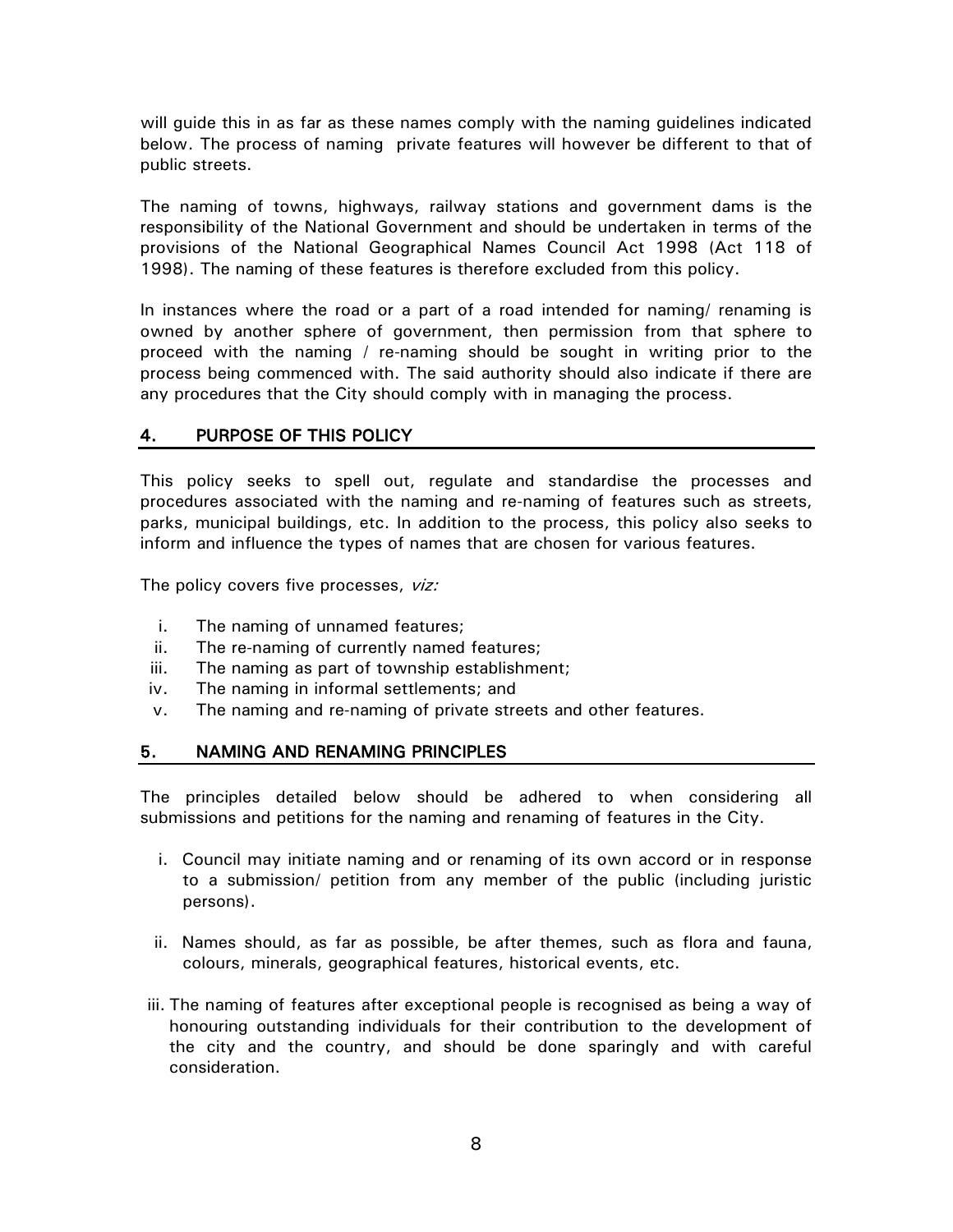- iv. Only in rare cases should people's names be used and any submissions/ petitions to name after a person must be accompanied by a detailed motivation and profile, indicating why the specific person is worthy of the honour. Every effort to gain consent from family members of the person who is being commemorated should be demonstrated. Supporting evidence that shows attempts by the Council to consult with family members should accompany the proposal;
- v. In the rare instances that features are named after a person, the person's name and surname shall be used in full, i.e. Nelson Mandela Drive, not just Nelson nor Mandela Drive, as a reflection of the honour bestowed upon them.
- vi. When the name of a person is used, the prominence of the street or feature should be in proportion to the stature of the person.
- vii. For religious and cultural reasons the City shall not name cemeteries after people. Cemeteries shall ideally be named after the geographical areas in which they are located.
- viii.The process of naming and or renaming must be undertaken in a consultative manner and this must be clearly demonstrated before a final decision can be taken. The Council is however not bound to accept the most popular name from a public participation process, where such names are not in line with the criteria for selection of names as set out in this Policy.
- ix.The City shall establish a City Naming Committee made up of officials from Community Development, the Regional Administration(Office of the regional Director and Office of the Speaker; Ward Governance), Corporate GIS, Johannesburg Roads Agency, Johannesburg City Parks and Zoo and Development Planning and Urban Management, and if required group Legal and Compliance. The main responsibility of this committee will be to assess all naming and /or re-naming proposals received against the criteria set out in this policy and to make recommendations to Council.

#### 6. CRITERIA FOR THE SELECTION OF NAMES

The following criteria must be used to select and allocate names.

- i. There should be no duplication of names or confusingly similar names in the City of Johannesburg. In this context, duplication of street names means the repetition or near repetition (similar or identical in spelling or pronunciation) of already approved place names within a radius of 20 km and/or within the same postal code.
- ii. Names should not be too long or clumsy. Street names shall be limited to a length of 18 characters, including any combination of spaces, letters or punctuation in the base portion of the name, in order to facilitate the use of standard signage materials. Only in exceptional circumstances will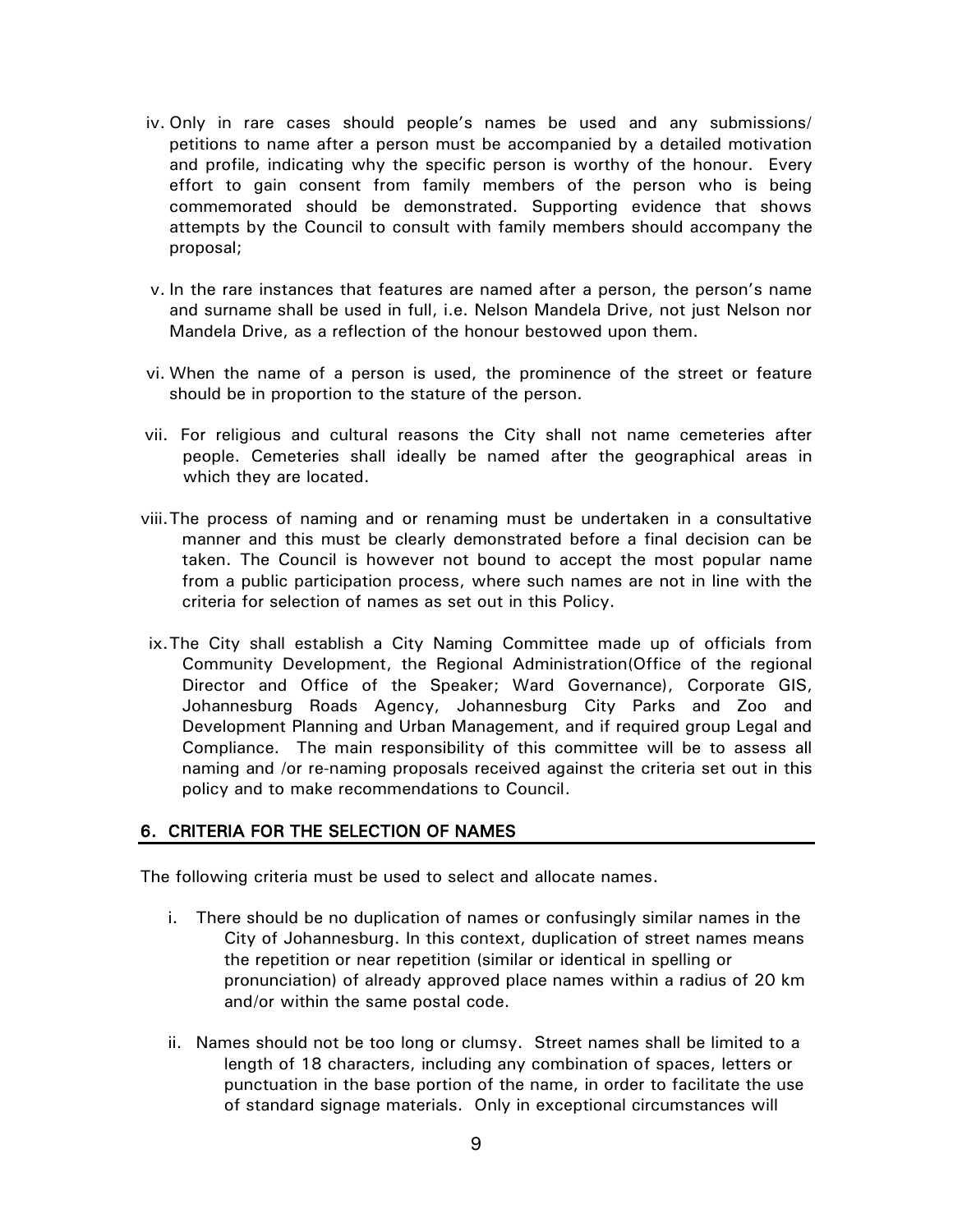street names of a longer length be considered with the required justification.

- Geographic names should be easy to pronounce, spell and write, and preferably not exceed three words (including feature or road type) and/or 18 characters.
- Names, except when they are proper nouns, must be written in Standard English or a recognised format of a South African indigenous language.
- Abbreviations are not allowed. An exception applies to the use of the honorific Saint. For example, Mount must be registered or recorded in full, but Saint can be recorded as St. Also accepted are abbreviations under Generic Terminology above.
- Names should include diacritical marks where appropriate. For example, Beyers Naudé Square, not Beyers Naude Square.
- For the purposes of consistency, names starting with Mc or Mac must not have a space included between the Mc or Mac and the rest of the name.
- iii. Names of well-known places in other countries and the names of other countries should be avoided.
- iv. Naming after living people should be avoided, because community attitudes and opinions can change over time.
- v. Geographic names must not risk public and operational safety for emergency response, or cause confusion for transport, communication and mail services. Many emergency response and other public services (such as mail) are determined by locality boundaries or road extents, and proposals must ensure that operations will not be adversely affected.
- vi. The use of complex or compound names shall be discouraged.
- vii. Names should not be discriminatory or derogatory from the point of view of race, religion, ethnicity, disability, sexuality or gender, colour, creed, political affiliation or other social factors to any community or section of a community.
- viii.Names should promote goodwill and reconciliation.
- ix. Names may be expressed in any of the eleven official languages, and may include traditional indigenous South African names.
- x. Names should promote a sense of ownership and the character of an area;
- xi. Names should be in keeping with the theme of an area such that they have local relevance with preference given to unofficial names used by the local community. Infrastructure features should use the name of the locality. For example, railway stations should be named after the locality in which the station is located. Names of private estates should not be applied to features or localities to avoid possible addressing issues in the future;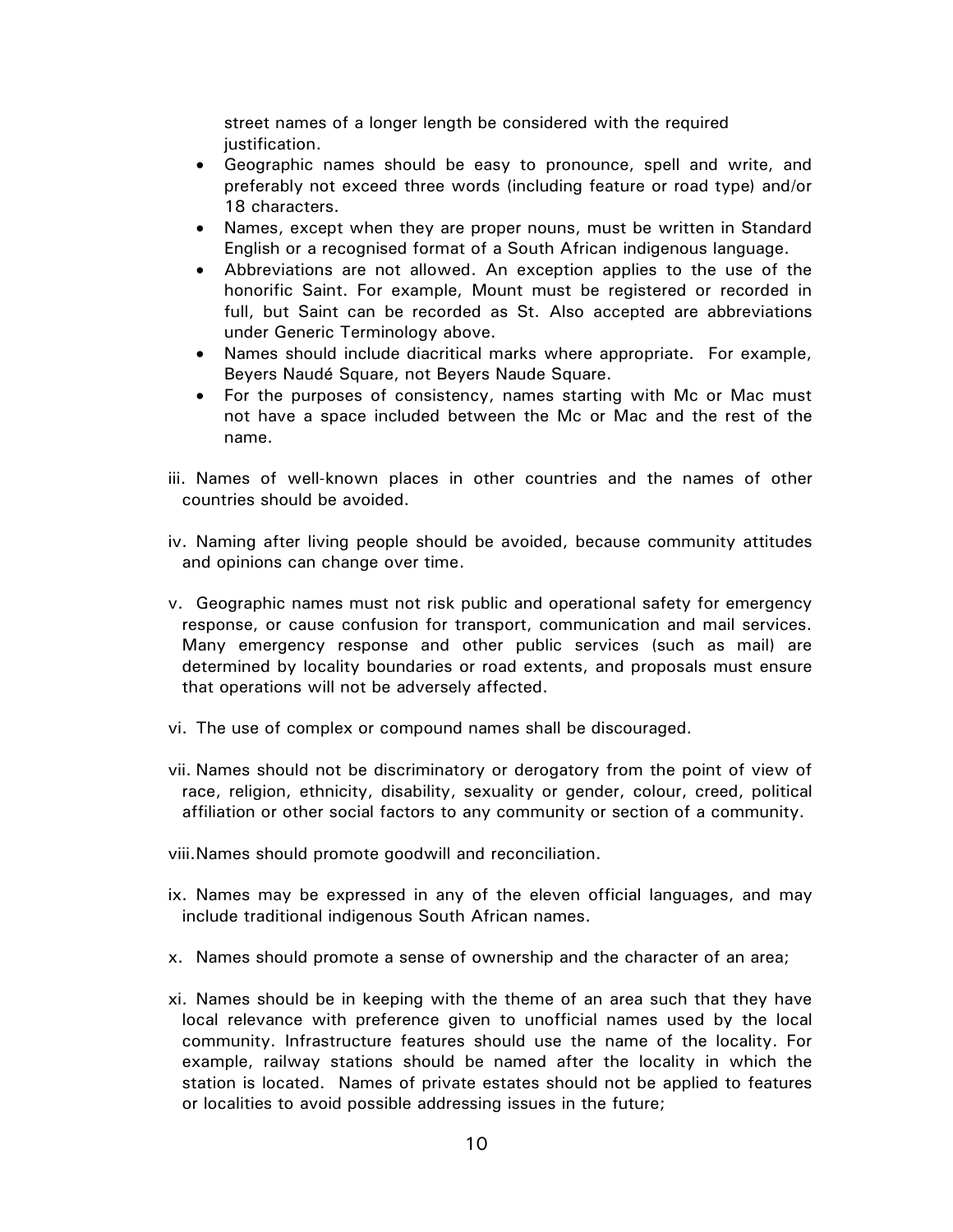- xii. Street names should only change at intersections or where there is a clear start or and end to an existing street/ road. he name of a road should apply from one end of the road to the other, i.e. to the points where the road finishes or intersects with other roads.
- xiii.Continuations of existing streets should as far as possible use the same name depending on street numbering sequence – link roads/ streets should be named differently;
- xiv. If the street name is an ordinal number it should be written out, e.g Fifth Street (and not  $5<sup>th</sup>$  Street). This policy is not retrospective, and will only apply to new streets which are named.
- xv. Names that could be construed as advertising a particular business, service or product shall not be allowed;
- xvi. Names should increase the marketing potential and investment attractiveness of an area;
- xvii. Definitions of the street name suffixes (i.e. Drive, Lane, Road, etc) are to be used to determine the appropriate suffix to be applied to any street to be named

or re-named;

 xviii. Streets adjacent to a freeway should be given different names on each side of

such a freeway/national highway;

 xix The use of cardinal directions, such as North, South, East and West, should be

 avoided. A proposed name that uses a cardinal direction to distinguish itself

 from another similar name is considered to be a duplicate name. In these instances a different name should be chosen to allow for a clear distinction between the two or more features, localities or roads. An example of an unacceptable name is New Street being re-named New Street South and New

Street North - either one or both sections of the street must be re-named;

xix. Re-naming of only sections or partial areas of streets should not be considered.

However, portions of a public facility (such as a cemetery) may have another name than that of the entire facility,

xx. No feature may be named after a practicing councillor or politician, commercial business, or trade name.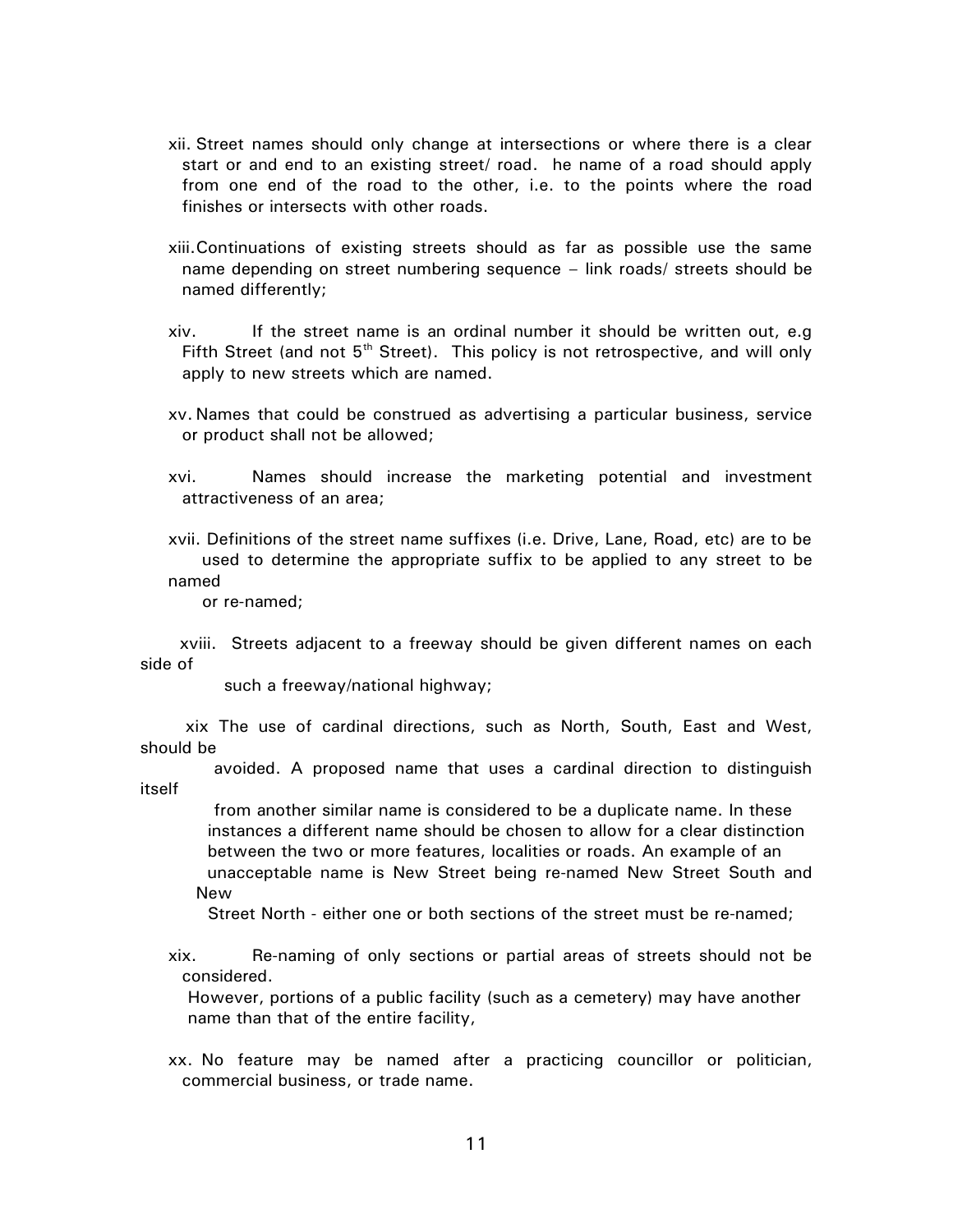# 7. CRITERIA FOR MOTIVATING A CHANGE IN NAME

A re-naming proposal will be considered only when the long-term benefits to the community can be shown to outweigh any short-term effects or private interests. In the case of re-naming applications, the city should consider all associated costs, not only those carried by the City, but also those incurred by businesses and other stakeholders.

The following criteria should be used to compile motivations in support of re-naming proposals:

- i. Where the existing name is considered offensive or hurtful.
- ii. Where the name change is desirable to promote the goodwill of people now living in the new South Africa;
- iii. Where there is a strong degree of community support;
- iv. Where the name change is to increase the marketing potential and investment attractiveness of the area; and

A continuous street should not be split into multiple sections by re-naming a segment or a portion of the street.

## 8. GUIDELINES FOR PUBLIC CONSULTATION

The process of naming and or renaming must be undertaken in a consultative manner and this must be clearly demonstrated before a final decision can be taken by the Council.

In the case of street and public place naming in new townships as part of the township establishment process, it is recommended that a public consultation process is undertaken, where the beneficiary community is known to the applicant.

There are at least two types of community groups to consult with regarding a naming, re-naming or boundary change proposal:

- The immediate community, which includes residents, ratepayers and businesses within the immediate area directly affected by the proposal; and
- The extended community, which includes residents, ratepayers and businesses surrounding the area directly affected by the proposal; any visitor groups to the area; and government or non-government organisations with an interest and presence in the area.

The extent of the public consultation should be reflective of:

- a. The size of the feature being named or renamed; and/or
- b. The functional range of the feature being named or re-named; and/or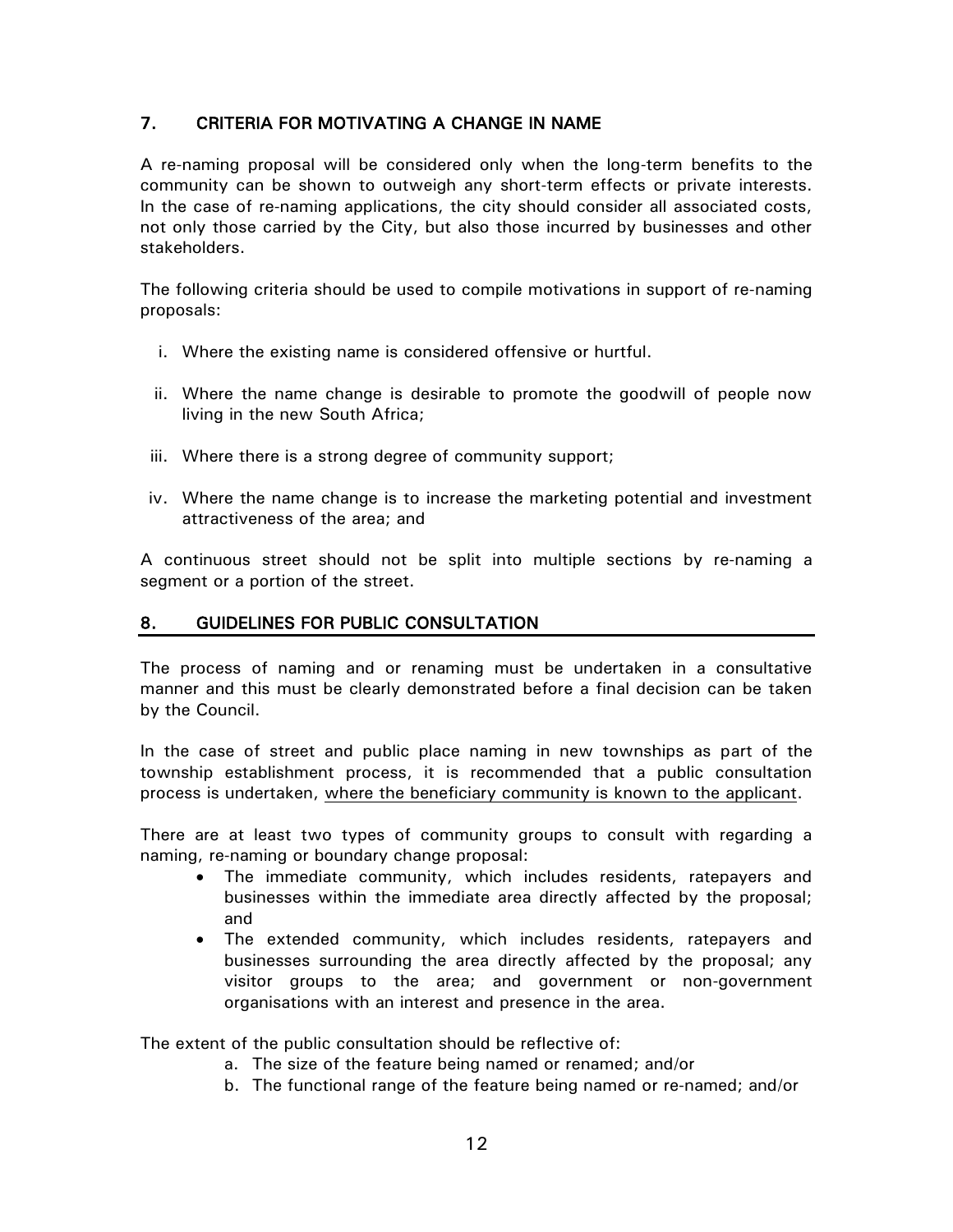- c. The cultural significance of the feature being named or renamed; and/or
- d. The visual prominence of the feature being named or renamed.

The minimum requirements for public consultation are as follows:

i). All affected Ward Councillors must always be engaged through the Ward Committee structures, via the Office of the Speaker Ward Governance in consultation with the regional Directors' Office.

ii). In the case of local roads and local facilities the following must be undertaken:

- a. Consultation with the Ward Councillor/s;
- b. The placement of public notices on site and at prominent strategic positions such as schools, clinics and libraries, etc;
- c. The application should also lie open for inspection for 28 days from the  $1<sup>st</sup>$  date of placement of the public notices at an office of the responsible body or an office easily accessible to the public, such as the Regional Customer Service Centres.
- d. At least one public meeting, the extent of which should be in keeping with the size, functional range, cultural significance and/or visual prominence of the feature being named or renamed.

iii) In the case of higher order features, such as main roads, regional facilities or major projects in the City etc, the following must be undertaken:

- e. Consultation with the Ward Councillor/s;
- f. The placement of public notices on site and at prominent strategic positions such as schools, clinics, libraries, multi-purpose centres, etc;
- g. The placement of municipal notices in local newspapers;
- h. The application should also lie open for inspection for 28 days from the  $1<sup>st</sup>$  date of publication of the newspaper advertisements at an office of the responsible body or an office easily accessible to the public, such as the Regional Customer Service Centres. The Office of the Regional Director will be responsible for receiving public comments.
- i. At least one public meeting, the extent of which should be in keeping with the size, functional range, cultural significance and/or visual prominence of the feature being named or renamed.

iv). In terms of the notices and advertisements, the responsible body must request the public to submit comments on the proposed name or renaming and/or make any other submissions within 28 days. Possible alternative names may also be requested from the public.

v). Once a naming is approved by Council, the responsible body must place public notices on site and/or in the local newspapers notifying the public of the final decision. Community Development must also notify the affected Ward Councillor/s through the Office of the Speaker, Ward Governance, in consultation with the Office of the Regional Director, of the final decision. Community Development must also notify the affected Ward Councillor/s through the Office of the Speaker, Ward Governance, in consultation with the Office of the Regional Director, of the final decision.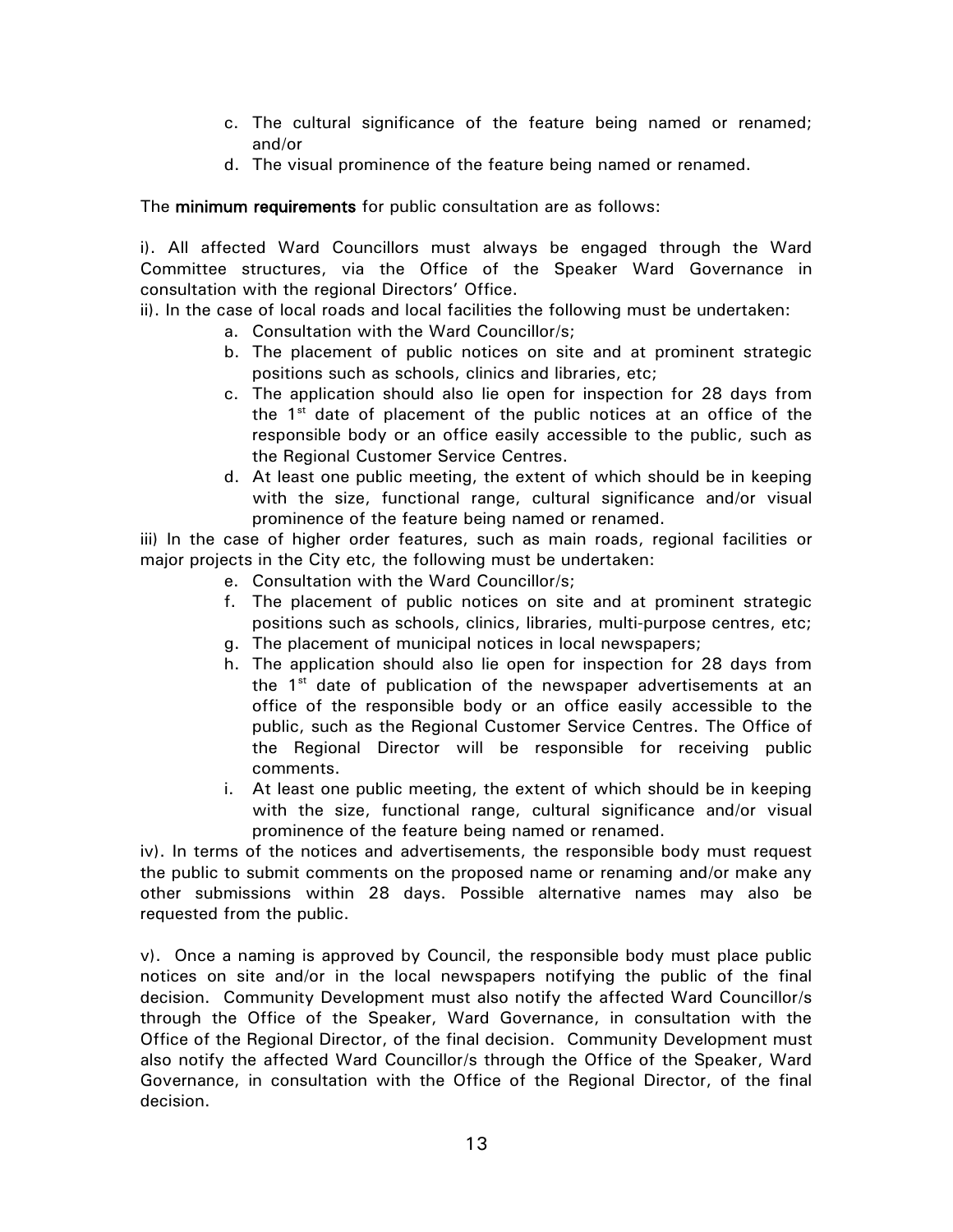## 9 JOBURG NAMES BANK

The Joburg Names Bank, offers a database of approved names for the City of Johannesburg, administered by Corporate GIS in Cooperation with Community Development. Names which can be drawn from the Names Bank have been checked and pre-approved for compliance with the Policy on Naming Streets and Public Places.

Among the available names will be groups of street names grouped into themes which can include sub-categories of flora, fauna and geographical features , such as names of rivers, mountains, birds, trees, and so forth.

These names are ready for allocation to a specific street of public space, subject to agreement from the Ward Councillor and approval from the MMC: Community Development.

Procedure for the use of the Names Bank:

i. Any person, community or organization within the boundaries of the City of Johannesburg Metropolitan Municipality is entitled to propose names to Corporate Geo-Informatics (CGIS) to be added to the Joburg Names Bank.

ii. All names submitted for the Names Bank must be accompanied with the language and meaning of the name, and brief information on its source.

iii. Public submissions will be checked by Corporate GIS in consultation with the Place Naming Committee, and considered for inclusion in the Names Bank.

iv. For names to be accepted for the Names Bank, these must comply with the rules and principles for the naming of streets and public places, as set out in Sections 5 and 6 of this Policy.

v. Names may be added to the Names Bank through screening and where appropriate uploading compliant sets of names from other localities and jurisdictions.

vi. The Names Bank should be used to expedite the naming of unnamed streets and settlements, as well as naming as part of township establishment.

vii. The applicant must submit a written request to Corporate Geo-Informatics (CGIS) for using names in the Geographical Names Bank, after which the applicant will be provided with a list of approved street names.

viii The names can be applied to unnamed features, and may be allocated to specific streets or public spaces, subject to approval from Member of the Mayoral Committee (MMC) for Community Development. Such approval should be based on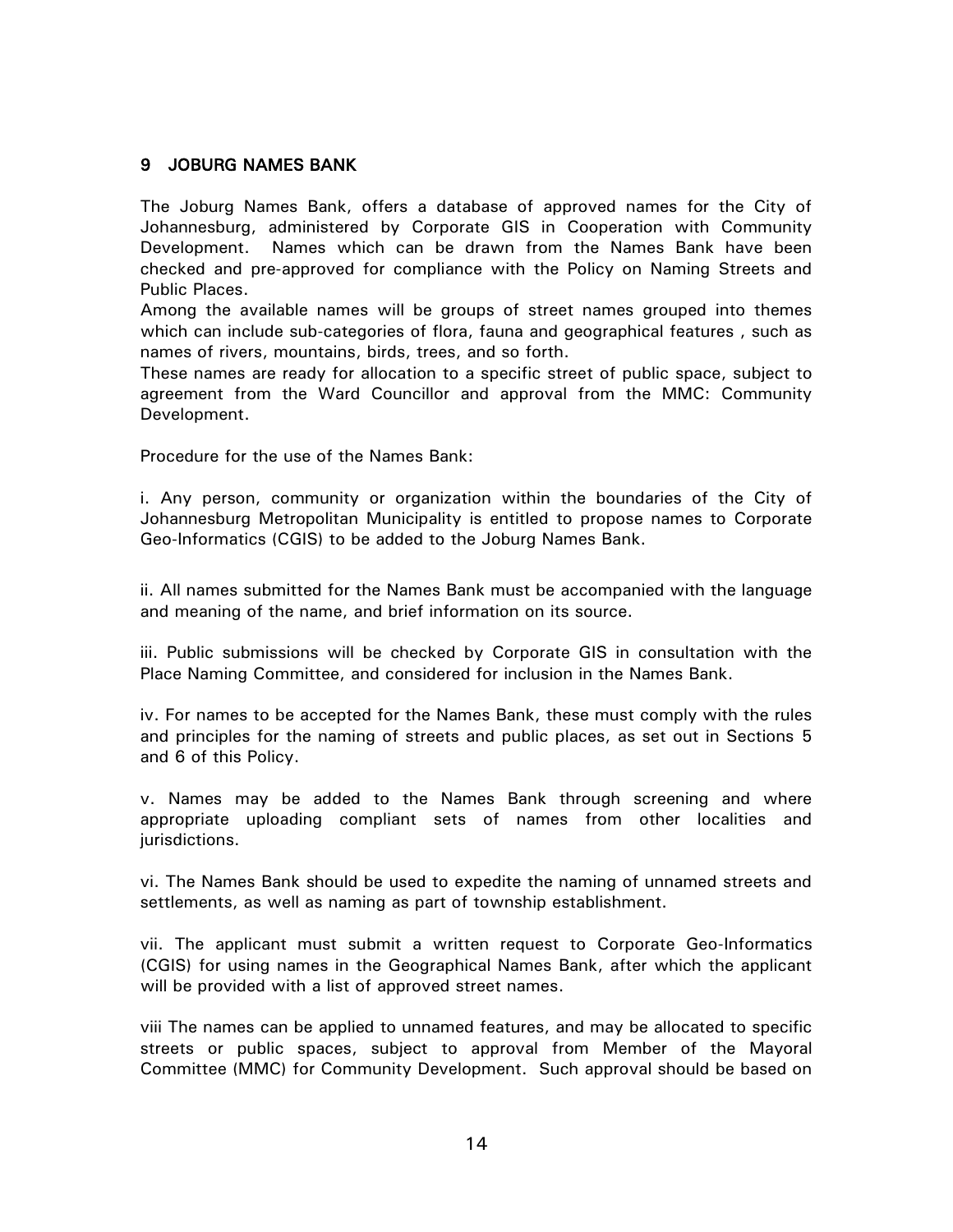agreement of the Ward Councillor and supported by evidence of public consultation with the affected communities.

ix. In order to avoid duplication, all new and proposed names should be checked against the Names Bank.

## 10. PROCEDURE FOR NAMING OF UNNAMED FEATURES

The naming of unnamed features shall take precedence and priority over the renaming of streets and other public facilities as detailed in this policy.

The naming of features, should as far as possible be undertaken as part of the development of the feature. In the case of streets for instance, this should be undertaken as part of the township development/ establishment and for Public Open Spaces and other public facilities, as part of their initial development or upgrading. The principle of public participation should still be adhered to, but may be undertaken as part of the broader development or upgrading programme. The procedure for the naming of unnamed features is as follows:

- i. Any proposals, petitions or requests from any party should be submitted to Community Development (Arts, Culture and Heritage) in the prescribed format, for registration purposes.
- ii. The application referred to in (i) above shall include the following information:
	- a) The proposed new name and the reasons for the name.
	- b) A locality map showing the feature proposed for naming.
	- c) The applicant or requesting party's proof of legal residency or business address in the City of Johannesburg as well as contact details.
- iii. Community Development then assesses the application to determine compliance with the policy and subjects the application to the scrutiny of the City's Naming Committee.
- iv. If the recommendation of the naming Committee is to proceed with the naming, Community Development informs the relevant responsible body to undertake the process and to implement the proposal. The first step in this regard should be the engagement with the Ward Councillor(s) to seek comments on the proposed naming. If the feature being named services or traverses more than one ward, then all affected Ward Councillors must be consulted. The applicant must make provision for the operating funds required for the public consultation process (including advertisements where required) and the capital or operational funds required for implementation.
- vi. Community Development also circulates the application simultaneously to CGIS, the Johannesburg Roads Agency and other relevant departments and Municipal Owned Entities for technical comment and input.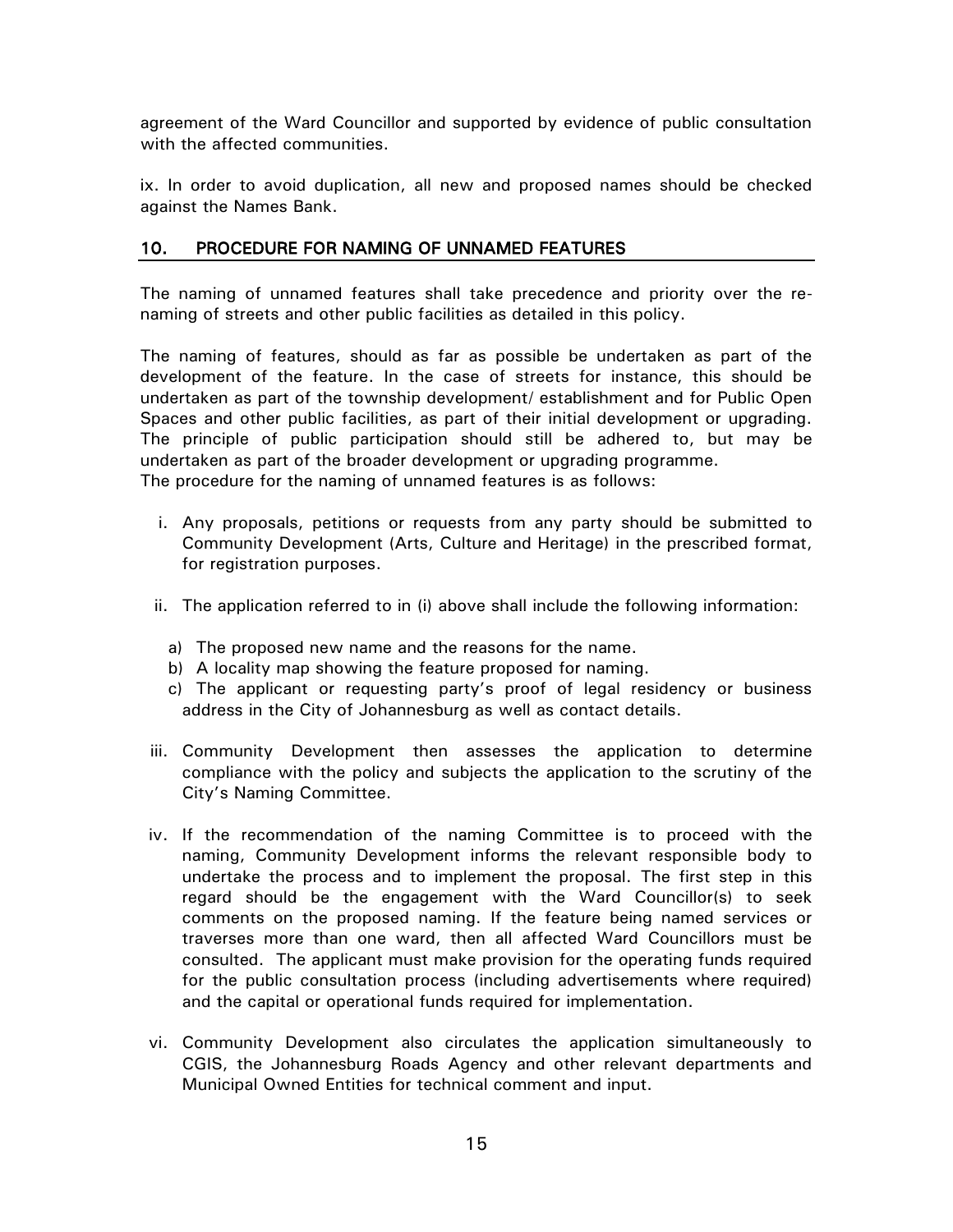- vii. Once the views of the public and the Ward Councillor have been obtained and where necessary reconciled, the responsible body prepares a Mayoral Committee report detailing the proposal, comments received and the recommendation and submits the report to Community development. The report should also include the financial implications for naming.
- viii. Community Development assesses the report and the recommendation and thereafter submits to the member of the Mayoral Committee for Community Development.
- ix. Once the name is approved, the responsible body erects notices on the site and at prominent strategic positions such as schools, clinics, libraries, etc, reflecting adequate details of the name, i.e. the date of implementation, the approved name and the date of the Council decision. The responsible body must also notify the affected Ward Councillor/s through the Office of the Regional Director of the final decision and date of implementation.
- x. Community Development also notifies all affected role-players such as the Gauteng Geographical Names Committee, Surveyor-General and Postmaster-General, the Registrar of Deeds, the SA Post Office, Telkom, the South African Police Service, Emergency Services, JMPD, the Johannesburg Roads Agency and CGIS, of any change or variation in the name of any feature in terms of Section 69(1)(a) of the Local Government Ordinance, 1939. Any such notification is to be accompanied by a Council Resolution.
- xi. Once the approval is obtained to name the feature the relevant implementing body should advise the relevant Municipal Owned Entities and departments, such as the CGIS Unit and Johannesburg Roads Agency, to implement the changes. The Applicant Department/Municipal Owned Entity must thereafter advise the Custodian Department, and affected Regional Director and Ward Councillor when the physical implementation is complete.

## 11. PROCEDURE FOR STREET NAMING AS PART OF TOWNSHIP ESTABLISHMENT

It is important that the public is afforded the opportunity to comment on, or object to, proposed names for new public places and townships. It is therefore recommended that the following process be followed:

- i. All proposed names are to be included in the formal application, i.e. township application;
- ii. The public is to have an opportunity to comment on, or object to, the proposed names at the time the application is advertised in terms of the relevant legislation;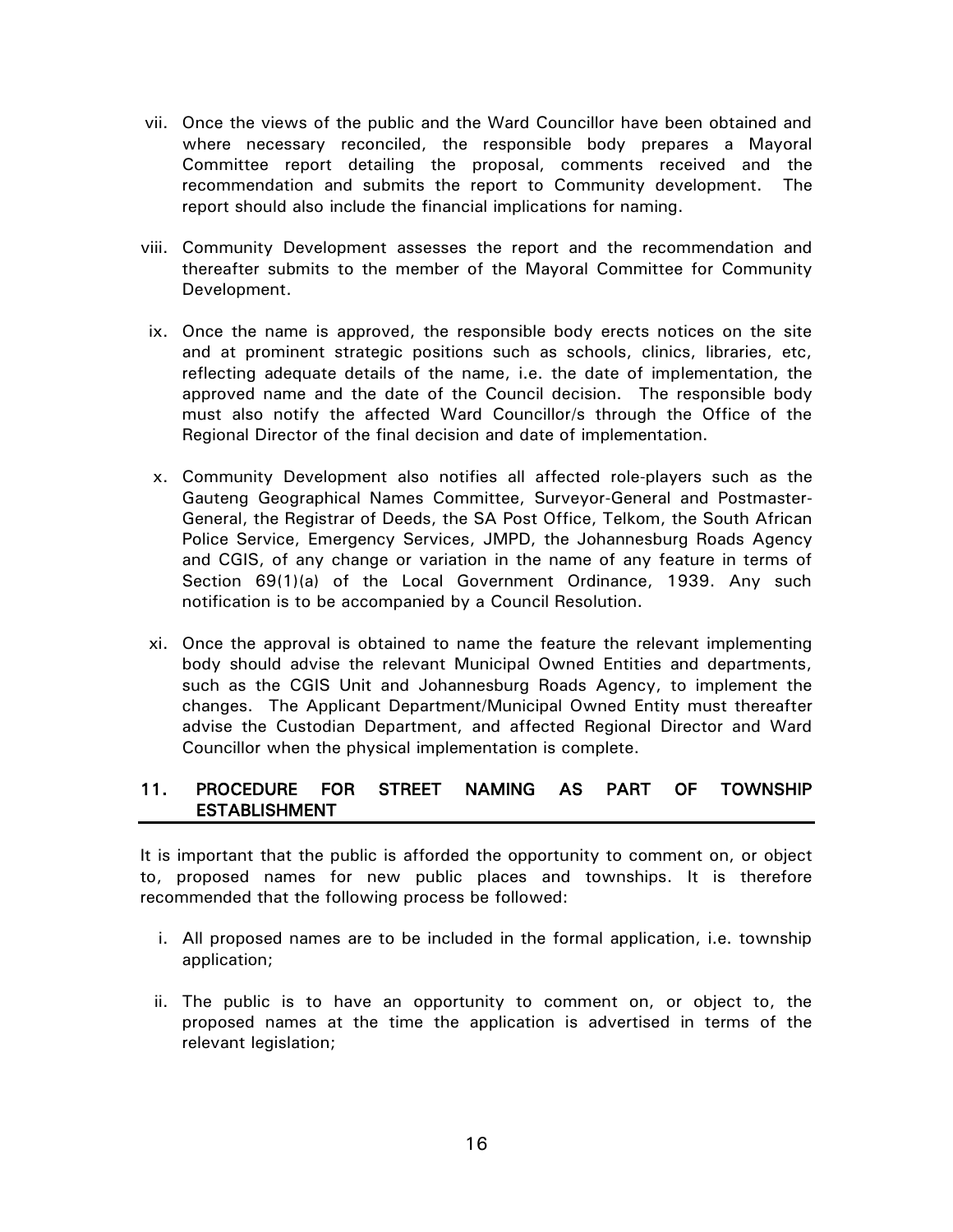- iii. Where a street traverses the boundaries of more than one region, all affected Regional Directors and Ward Councillors must be consulted to evaluate the proposals. Advertising must include these affected regions as well;
- iv. Renaming of sections or partial areas of streets should not be considered;
- v. Comments on the proposed names should be included in all reports dealing with township applications and the subdivision of land, which are submitted to the relevant committee for approval;
- vi. With respect to the allocation of names to townships, the National Place Names Committee, which falls under the jurisdiction of the Department of Arts, Culture, Science and Technology, is an advisory body to the Minister on township names. The proposed new name and written comments received must be forwarded to the National Place Names Committee for consideration and approval;
- vii. The name of a township or suburb is registered with the Surveyor-General and the Registrar of Deeds when the General Plan of the township is approved in the process of township establishment.

## Special Provision for Street Naming as Part of Township Establishment:

Where township establishment projects are driven by the City or the Province (or an agent acting on behalf of the relevant sphere of government), and the *beneficiary* community is known to the applicant, it is recommended that a public consultation process be undertaken so that final proposals can be reflected on the General Plan when it is submitted to the Surveyor-General.

The applicant shall, based on the criteria for the selection and allocation of names per this policy, and in consultation with the City's Corporate Geo-Informatics Directorate, determine name proposals prior to engagement with the beneficiary community, and shall present such proposals to the community for comment so as to ensure that the consultation process is structured and is in terms of the provisos of the policy.

#### 12. PROCEDURE FOR NAMING IN INFORMAL SETTLEMENTS

While streets only technically exist in formally established townships, with an approved general plan, it is also recognised that people living in informal settlements are entitled to the same services that other parts of the City have. As such the allocation of street names should be extended to these areas as well.

The allocation of street names in informal settlements shall therefore be managed as detailed in Section 11 and all other provisions of this policy, such as the criteria for the allocation of names, shall apply equally to informal areas.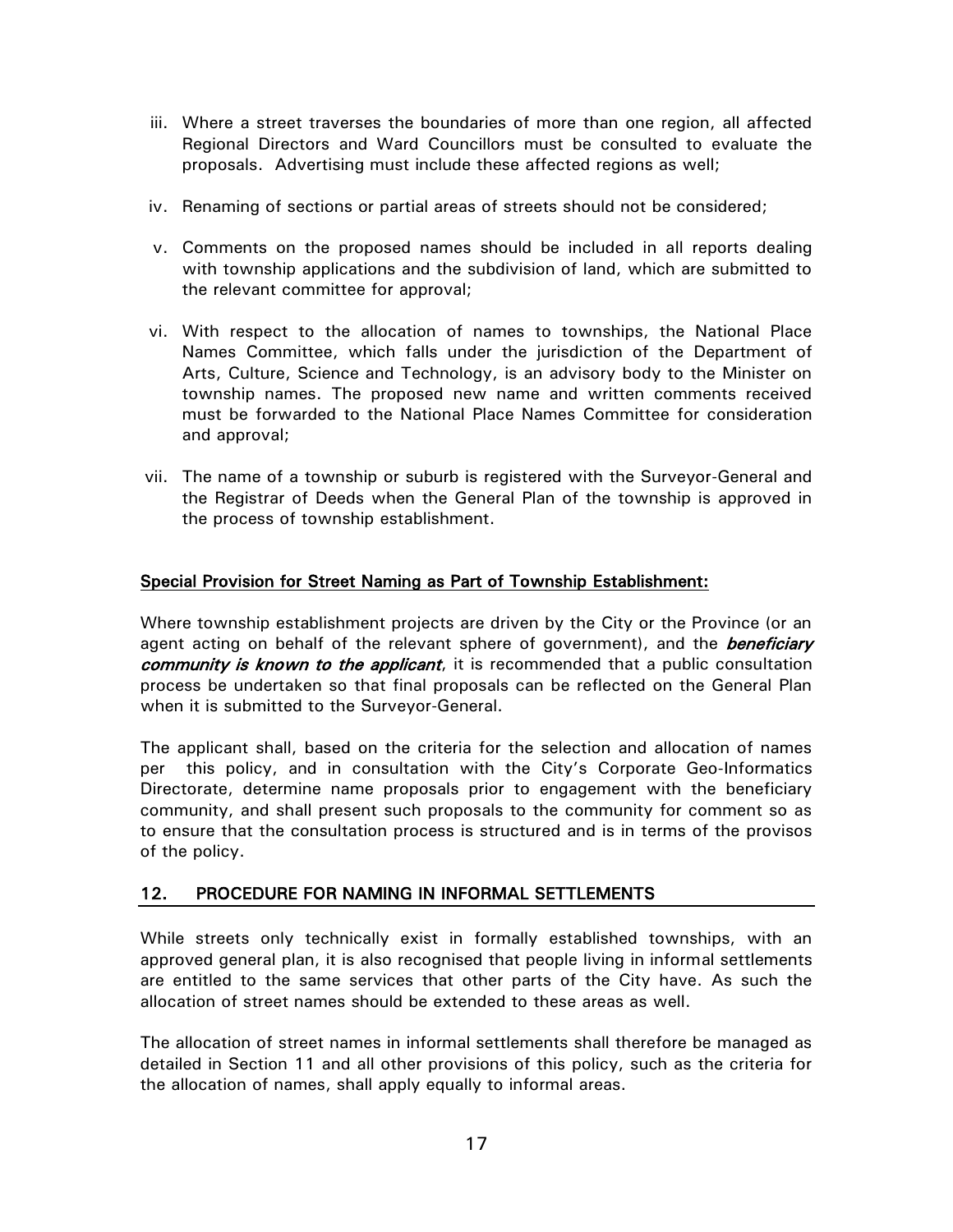Should an informal area be formalised *in situ*, the names allocated while the settlement was informal, shall, as far as possible be carried forward into the formal township.

Street naming in townships where formalisation is imminent or where this process has commenced, shall be undertaken as part of the formalisation process, as detailed in Section 11 of this policy.

The City shall cause a layout plan to be drawn up as a basis for the allocation of street names and to facilitate the physical installation of the street names. The responsible City Department or Municipal Entity must submit the approved layout plan and any subsequent amendments to Corporate Geo-Informatics to enable the constant updating of road centrelines.

Only in exceptional cases (where the existing names are considered offensive) will renaming be considered in informal settlements.

# 13. PROCEDURE FOR THE NAMING AND RE-NAMING OF PRIVATE STREETS

Not all the streets in the City of Johannesburg are public streets. Some, especially those in estates or settlements that emanate from subdivisions, are private streets. There are some of these streets, which have not been named as part of the "township establishment" and therefore need to be named and in other instances, there may be a need to re-name these streets.

The procedure for the naming and renaming of private streets is as follows:

- i. Should the owner of a private street wish to name an unnamed private street, a submission must be made in the prescribed format to Community Development. The submission should be accompanied by the following information:
	- a. Proof of ownership;
	- b. A locality map showing the street proposed for naming and or renaming;
	- c. Motivation for the renaming;
	- d. Proposed new name(s), the identification of which MUST comply with the criterion indicated above;
	- e. Confirmation that the majority of residents of the street are in support of the proposed new name (this may be done in the form of a signed petition);
- ii. The petition should include the names, addresses, signatures and contact details of the affected property owners. These lists should indicate whether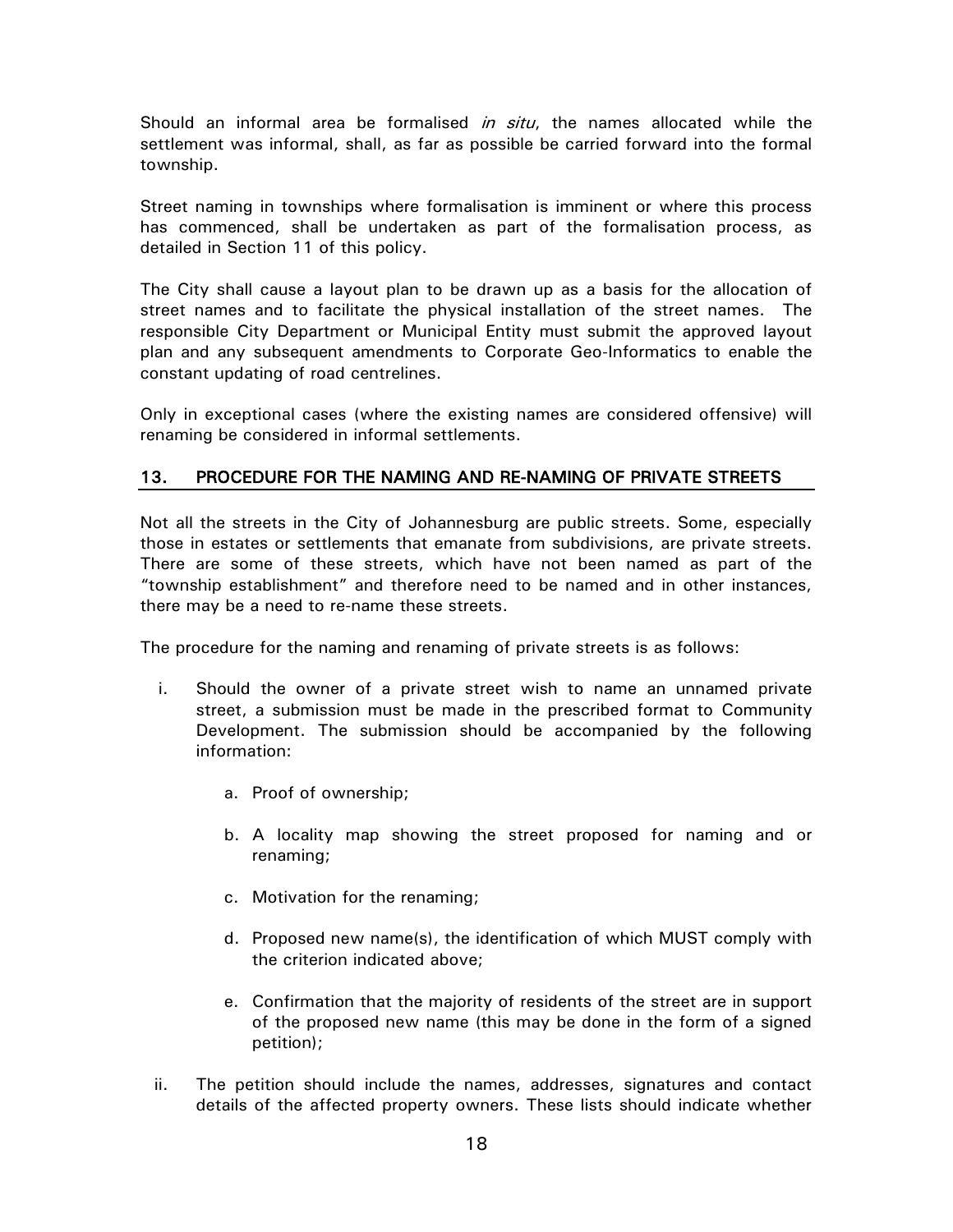the affected property owner or resident supports the proposed street naming and the signatures should not be older than one (1) year upon time of submittal to the City of Johannesburg;

- iii. All costs associated with providing and erecting new name plates, except in exceptional circumstances, will have to be met by the applicant(s)/requesting party;
- iv. Community Development then assesses the application to check compliance with the policy in terms of the set criteria and subjects the application to the scrutiny of the City's Naming / Renaming Committee.
- v. Should the recommended name(s) be in compliance with the provisions of this policy, the applicant is informed that the City supports the name and that they may proceed to notify all relevant agencies, i.e. Telkom, Post Office, SAPS, etc of the new name.
- vi. On approval, the applicant should erect the name/s to the standards specified by the Johannesburg Roads Agency (JRA), at his/her expense.

## 14. PROCEDURE FOR THE RE-NAMING OF FEATURES

The principles detailed in Section 6 of this policy (Criteria for the Selection of Names) must be strictly adhered to in the renaming process. The renaming process is as follows:

- i. Any ideas, proposals, petitions or requests from any party must be submitted to the Community Development (Arts, Culture and Heritage) in the prescribed format, for registration purposes.
- ii. The application referred to in (i) above shall include the following information:
	- a. The proposed new name and the reasons for the name.
	- b. A locality map showing the feature proposed for naming.
	- c. The applicant or requesting party's proof of legal residency or business address in the City of Johannesburg as well as contact details.
- iii. Community Development assesses the application to determine compliance with the policy and refers the application to the scrutiny of the City's Place Naming Committee.
- iv. On the basis of the recommendation of the committee, a report is submitted to Council for a decision to either proceed or not to proceed with the re-naming. Should the decision be not to proceed with the renaming, the applicant is advised of the Council's decision, stating clear reasons for the decision.